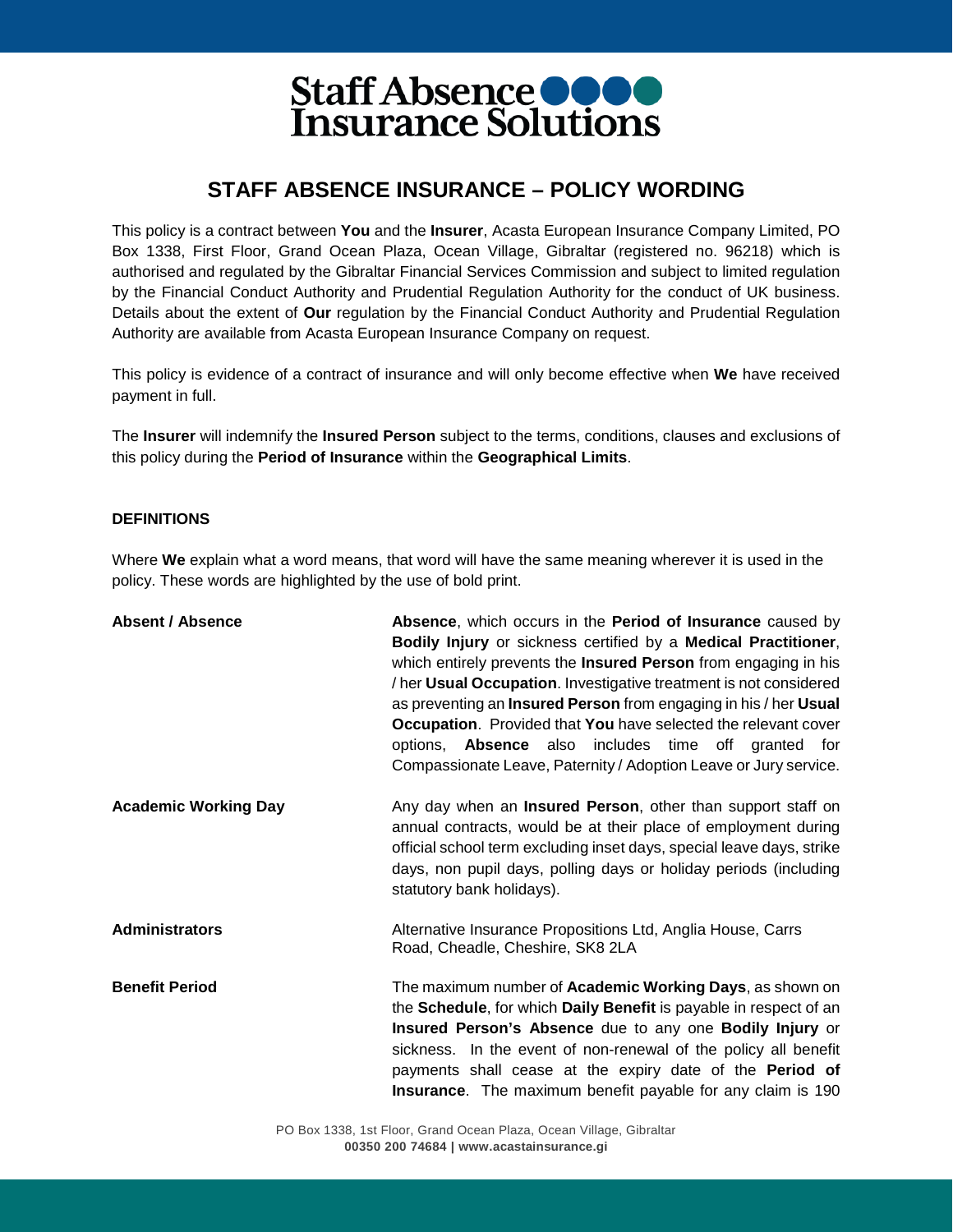days (250 days for staff on annual contracts) minus **Your** chosen

|                                   | <b>Excess Day Period.</b>                                                                                                                                                                                                                                                                                                                                                                                                                                                                                                                             |
|-----------------------------------|-------------------------------------------------------------------------------------------------------------------------------------------------------------------------------------------------------------------------------------------------------------------------------------------------------------------------------------------------------------------------------------------------------------------------------------------------------------------------------------------------------------------------------------------------------|
| <b>Bodily Injury</b>              | Injury, caused by accidental means, which solely<br>and<br>independently of any other cause results in the Insured Person's<br>Absence within 104 weeks from the date of such accident.<br>Bodily Injury shall not include any sickness, disease, naturally<br>occurring condition, any gradually operating cause or any post-<br>traumatic stress condition.                                                                                                                                                                                         |
| <b>Claim Administrators</b>       | Reactive Claims, Attwood House, Mansfield Business Park, Four<br>Marks, Hampshire, GU34 5PZ - Tel - 01420 383 066                                                                                                                                                                                                                                                                                                                                                                                                                                     |
| <b>Daily Benefit</b>              | The amount paid for each Academic Working Day the Insured<br>Person is Absent, as shown on the Schedule. In the event of a<br>claim exceeding 100 Academic Working Days the Daily Benefit<br>will be reduced to 50% for the remainder of the <b>Benefit Period</b> .                                                                                                                                                                                                                                                                                  |
| <b>Effective date of cover</b>    | The date from which an <b>Insured Person</b> is added to the insurance<br>policy, as shown on the Staff List.                                                                                                                                                                                                                                                                                                                                                                                                                                         |
| <b>Excess Day Period</b>          | The first number of Academic Working Days at the beginning of<br>a period of Absence, for which no Daily Benefit is payable, as<br>Schedule.<br><b>Excess</b><br>shown<br>on<br>the<br>days<br>must<br>be<br>continuous/consecutive days to trigger the Benefit Period.                                                                                                                                                                                                                                                                               |
| <b>Full Time Equivalent (FTE)</b> | This means the number of paid Insured Persons on a full time<br>basis plus the number of paid Insured Persons on a part time<br>basis, in the same working category, converted to full time basis.<br>For example: an FTE of 1 means that an Insured Person is<br>equivalent to a full time worker, whist an FTE of 0.5 signals that<br>the Insured Person only works half time. Benefit for an Insured<br>Person who is employed on a part time basis will only be payable<br>for those hours or days for which the Insured Person is<br>contracted. |
| <b>Insured Person</b>             | The person or persons listed in the Staff List who are actively at<br>work on the start day of this Policy. Insured Persons joining the<br>Staff List must complete 10 consecutive days work prior to being<br>eligible for benefits.                                                                                                                                                                                                                                                                                                                 |
| <b>Medical Practitioner</b>       | A person who has the necessary medical or surgical qualifications<br>and who is licensed to practise in the United Kingdom, other<br>than:                                                                                                                                                                                                                                                                                                                                                                                                            |
|                                   | an Insured Person;<br>a)                                                                                                                                                                                                                                                                                                                                                                                                                                                                                                                              |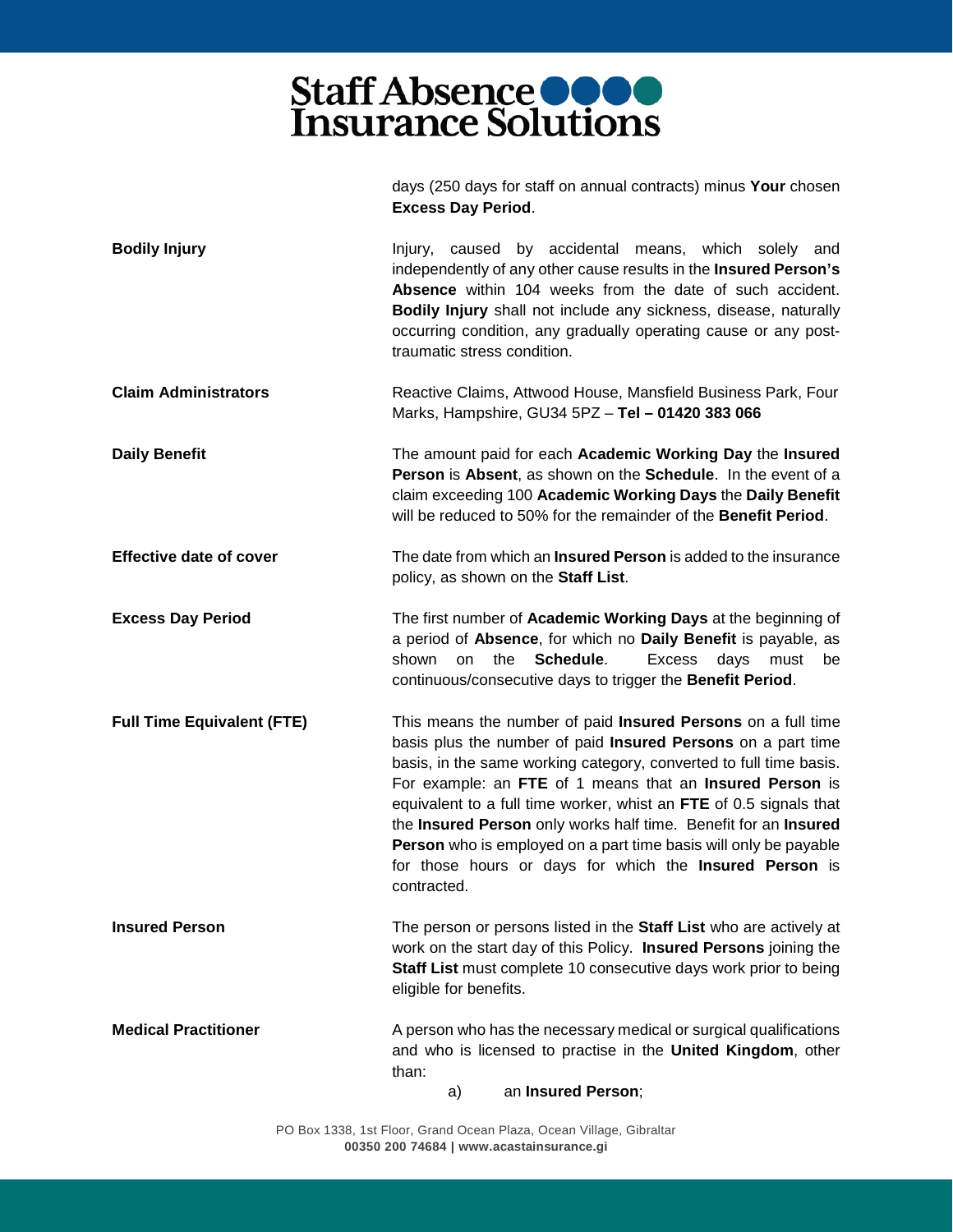|                            | b)                                                             | a member of the immediate family of the Insured<br>Person;                                                                                                                                                                                                                                                                                                                                                          |
|----------------------------|----------------------------------------------------------------|---------------------------------------------------------------------------------------------------------------------------------------------------------------------------------------------------------------------------------------------------------------------------------------------------------------------------------------------------------------------------------------------------------------------|
|                            | C)                                                             | a person employed by You;                                                                                                                                                                                                                                                                                                                                                                                           |
|                            | d)                                                             | someone who is living in the same household as                                                                                                                                                                                                                                                                                                                                                                      |
|                            |                                                                | the Insured Person.                                                                                                                                                                                                                                                                                                                                                                                                 |
|                            |                                                                |                                                                                                                                                                                                                                                                                                                                                                                                                     |
| <b>Period of insurance</b> |                                                                | The period for which cover is in force, as shown on the                                                                                                                                                                                                                                                                                                                                                             |
|                            |                                                                | Schedule, provided the correct premium is paid.                                                                                                                                                                                                                                                                                                                                                                     |
| <b>Schedule</b>            |                                                                | The document You are given to confirm Your insurance cover<br>which provides details of the Period of Insurance, premium,<br>Daily Benefit, Benefit Period and Excess Day Period as                                                                                                                                                                                                                                 |
|                            | selected by You.                                               |                                                                                                                                                                                                                                                                                                                                                                                                                     |
| <b>Staff list</b>          |                                                                | The list You provide to the Administrators detailing the staff to                                                                                                                                                                                                                                                                                                                                                   |
|                            | be insured under Your policy and their Effective Date of Cover |                                                                                                                                                                                                                                                                                                                                                                                                                     |
|                            |                                                                | for whom You have paid premium.                                                                                                                                                                                                                                                                                                                                                                                     |
| <b>Terrorism</b>           | of the public, in fear.                                        | An act, including but not limited to the use of force or violence<br>and/or the threat thereof, of any person or group(s) of persons,<br>whether acting alone or on behalf of or in connection with any<br>organisation(s) or government(s), committed for political,<br>religious, ideological or similar purposes including the intention to<br>influence any government and/or to put the public, or any section |
| <b>United Kingdom</b>      | Channel Islands.                                               | England, Scotland, Wales, Northern Ireland, Isle of Man and the                                                                                                                                                                                                                                                                                                                                                     |
| <b>Usual Occupation</b>    |                                                                | The tasks, duties and other functions which the Insured Person<br>performs under his or her contract of employment with You.                                                                                                                                                                                                                                                                                        |
| We / Us / Our / Insurer    |                                                                | Acasta European Insurance Company Ltd                                                                                                                                                                                                                                                                                                                                                                               |
| You / Your                 |                                                                | The Teaching Establishment named in the Schedule.                                                                                                                                                                                                                                                                                                                                                                   |

This document, the **Schedule** and any **endorsement(s)** attached form **Your** policy. This document sets out the conditions of the insurance between **You** and **Us**. Please read the whole document carefully and keep it in a safe place

It is important that:

• **You** check that the sections **You** have requested are included in the **Schedule**;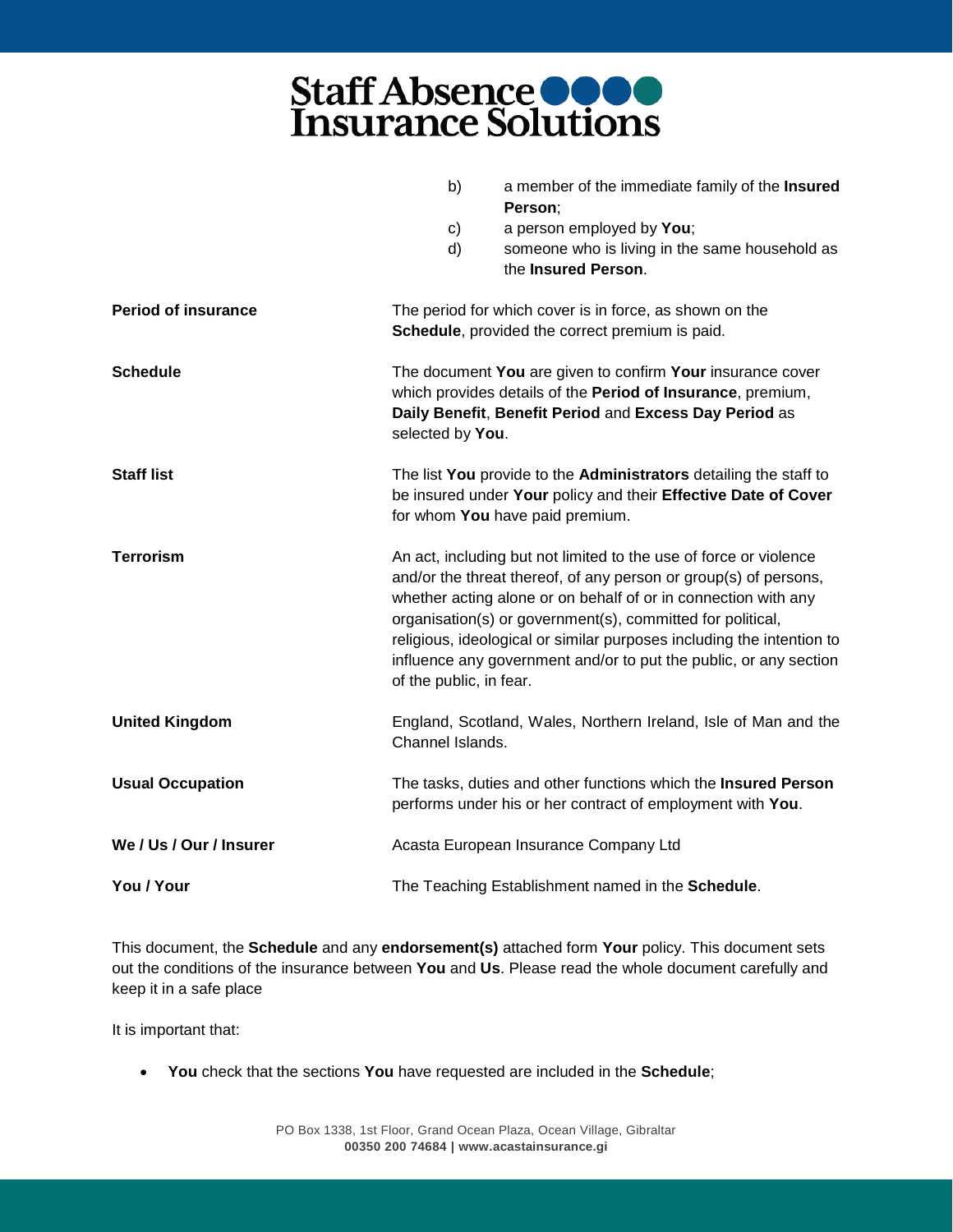- **You** check that the information **You** have given **Us** is accurate see the "information **You** have given **Us**" section;
- **You** notify the **Administrators** as soon as practicable of any inaccuracies in the information **You** have given**;**
- **You** comply with **Your** duties under each section and under the insurance as a whole.

#### **Information You have given Us**

In deciding to accept this policy and in setting the terms and premium, **We** have relied on the information **You** have given **Us**. **You** must take care when answering any questions **We** ask by ensuring that all information provided is accurate and complete.

If **We** establish that **You** deliberately or recklessly provided **Us** with false or misleading information **We** will treat this policy as if it never existed and decline all claims.

If **We** establish that **You** carelessly provided **Us** with false or misleading information it could adversely affect **Your** policy and any claim. For example, **We** may:

- treat this policy as if it had never existed and refuse to pay all claims and return the premium paid. **We** will only do this if **We** provided **You** with insurance cover which **We** would not otherwise have offered;
- amend the terms of **Your** insurance. **We** may apply these amended terms as if they were already in place if a claim has been adversely impacted by **Your** carelessness;
- reduce the amount **We** pay on a claim in the proportion the premium **You** have paid bears to the premium **We** would have charged **You**; or
- cancel **Your** policy in accordance with the Right to cancel condition below.

#### **We** or the **Administrators** will write to **You** if **We**:

- intend to treat **Your** policy as if it never existed; or
- need to amend the terms of **Your** policy.

If **You** become aware that information **You** have given **Us** is inaccurate, **You** must inform **Your broker** as soon as practicable.

#### **YOUR COVER**

*All of Your employees under the age of 70 are eligible to be covered under this policy.*

Subject to the terms, conditions and exclusions of this policy, if during the **Period of Insurance** an **Insured Person** becomes **Absent** due to **Bodily Injury** or sickness, and this **Absence** continues beyond the **Excess Day Period**, **We** will pay **You a Daily Benefit** for each further **Academic Working Day** of the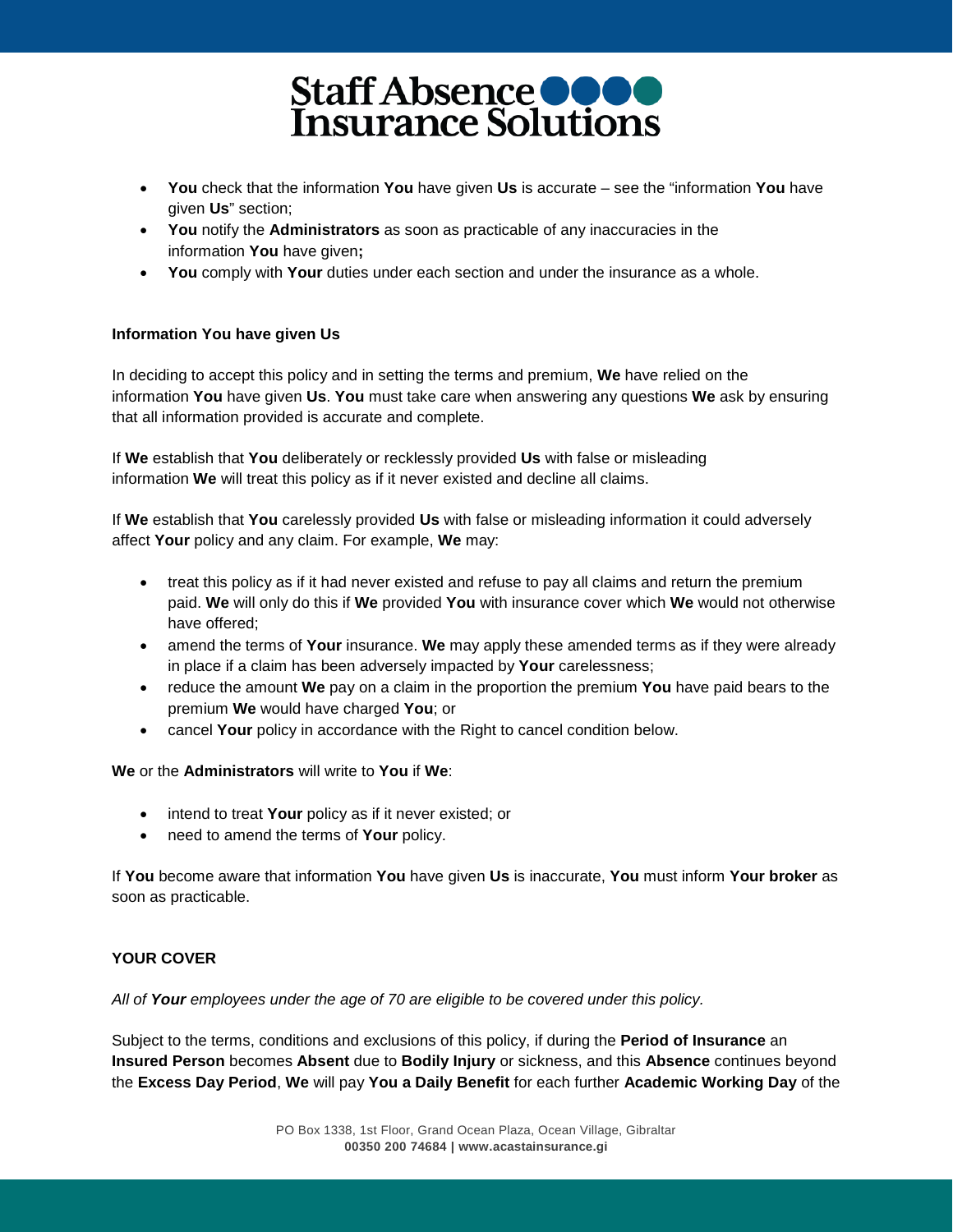**Insured Person's Absence** until:

- the **Insured Person** is no longer **Absent**;
- the **Benefit Period** has expired;
- the expiry of the **Period of Insurance** during which the **Insured Person** reaches the age of 70 years;
- the **Insured Person** is no longer employed by **You**; or
- the **Period of Insurance** expires and the policy is not renewed
- the policy is cancelled.

Payment of benefit will be made once the **Absence** has finished and the **Insured Person** returns to work or on the expiry of the **Period of Insurance** should the policy not continue, whichever happens first. In cases of longer term **Absence** where a claim extends over a month end, then monthly interim payments will be made upon receipt and acceptance of necessary claims documentation. This will continue until the end of the claim.

| <b>Claims Continuance</b>        | We will continue to pay a Daily Benefit for claims in existence at the<br>expiry of the Period of Insurance provided that We offer and You<br>accept renewal of the policy. Otherwise all claims will cease to be paid at<br>the expiry date of the Period of Insurance.                                                                                                                                                                                                                                                                                                                                                                                                                                                                                                                                                                                                                                                                                              |
|----------------------------------|-----------------------------------------------------------------------------------------------------------------------------------------------------------------------------------------------------------------------------------------------------------------------------------------------------------------------------------------------------------------------------------------------------------------------------------------------------------------------------------------------------------------------------------------------------------------------------------------------------------------------------------------------------------------------------------------------------------------------------------------------------------------------------------------------------------------------------------------------------------------------------------------------------------------------------------------------------------------------|
| <b>Phased Return</b>             | If an Insured Person is Absent and the Local Education Authority<br>Occupational Health Department or Officer recommends the Phased<br>Return to work to some or all of his or her duties of his or her Usual<br><b>Occupation, We</b> will continue to pay a benefit at the reduced rate of 50%<br>for up to 100 Academic Working Days after the commencement of the<br>Phased Return or until the <b>Insured Person</b> returns to all duties of his/her<br><b>Usual Occupation, whichever happened first. The reduced rate of 50%</b><br>will be applied to any days that the Insured Person is Absent or only<br>completes in part. If the Insured Person goes Absent again whilst on<br>Phased return the original period of <b>Absence</b> , the period of phased return<br>and this further period of <b>Absence</b> will all be treated as one claim, no<br>further Excess Day Period will be applied and the claim will be subject to<br>one Benefit Period. |
| <b>Stress related conditions</b> | The <b>Schedule</b> will show what level of cover You have selected. If You<br>have selected Full Cover then any claims for stress, depression, clinical<br>depression, anxiety, neurosis, psychoneurosis, psychoses or mental or<br>emotional disorders will be treated like any other claim. Any claim of this<br>nature that goes beyond 30 days is required to be referred to Insight<br>Wellbeing and the member of staff must make contact with a view to<br>assisting in their rehabilitation back in to work.<br>If You have selected Restricted Cover then any claims for stress,                                                                                                                                                                                                                                                                                                                                                                            |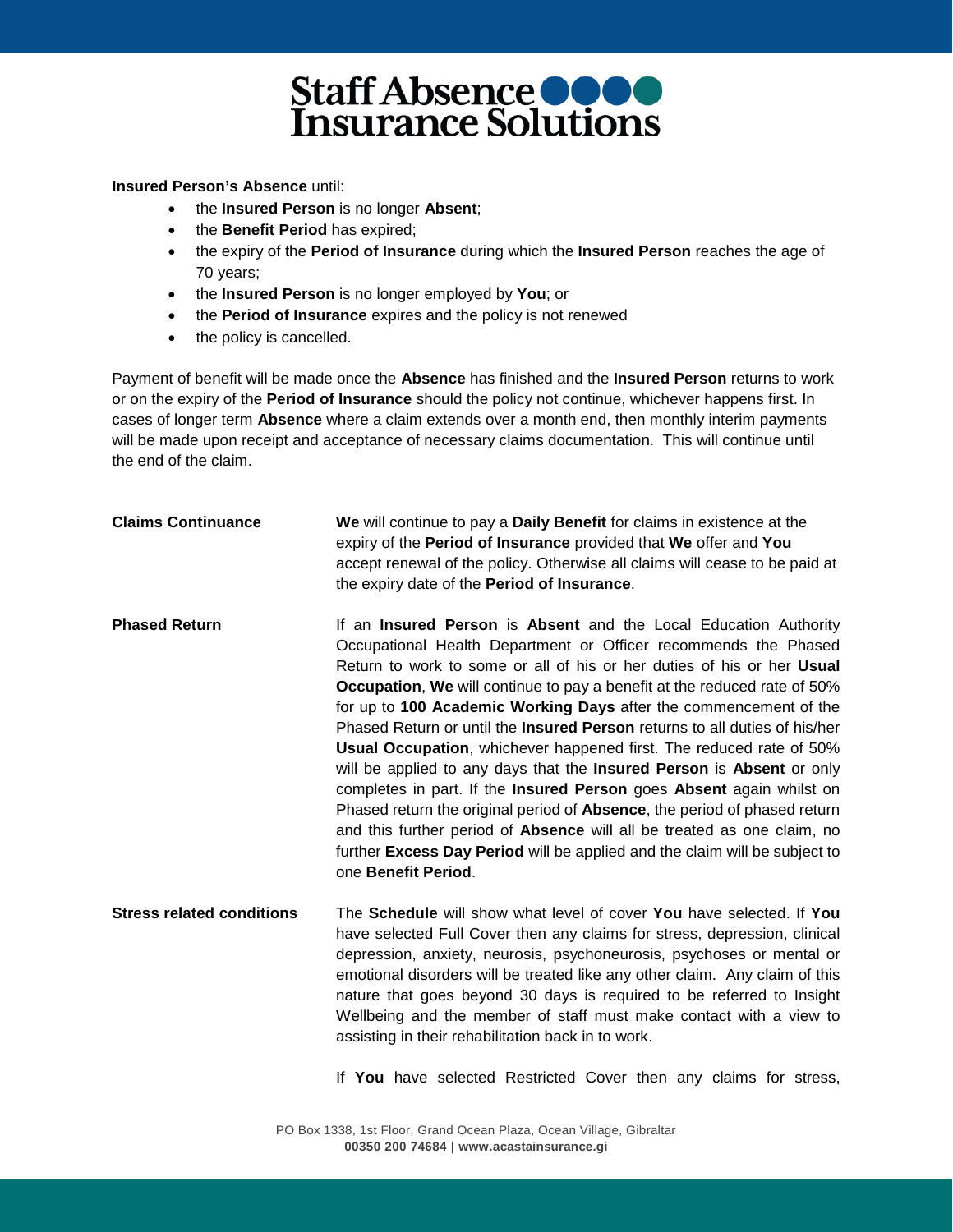|                                                     | depression, clinical depression, anxiety, neurosis, psychoneurosis,<br>psychoses or mental or emotional disorders will be subject to a maximum<br>Benefit Period of 30 Academic Working Days                                                                                                                                                                                                                                                                                                                                                                                                                                                                                                                                                                                                                                                                                                                                                                                                                                                                                                                                                                                                |
|-----------------------------------------------------|---------------------------------------------------------------------------------------------------------------------------------------------------------------------------------------------------------------------------------------------------------------------------------------------------------------------------------------------------------------------------------------------------------------------------------------------------------------------------------------------------------------------------------------------------------------------------------------------------------------------------------------------------------------------------------------------------------------------------------------------------------------------------------------------------------------------------------------------------------------------------------------------------------------------------------------------------------------------------------------------------------------------------------------------------------------------------------------------------------------------------------------------------------------------------------------------|
|                                                     | If You have selected No Cover then any claims for stress, depression,<br>clinical depression, anxiety, neurosis, psychoneurosis, psychoses or<br>mental or emotional disorders will be declined.                                                                                                                                                                                                                                                                                                                                                                                                                                                                                                                                                                                                                                                                                                                                                                                                                                                                                                                                                                                            |
| <b>Compassionate or</b><br><b>Bereavement Leave</b> | The Schedule will show whether You have selected this section of cover<br>We will pay You the costs of hiring a supply member of staff up to the<br>Daily Benefit for up to 5 Academic Working Days during each Period<br>of Insurance if You employ a supply member of staff as a result of an<br>Insured Person taking compassionate leave from his or her Usual<br>Occupation in accordance with the Employments Rights Act 1996<br>provided that the reason for leave could not reasonably been foreseen by<br>the Insured Person prior to commencement of the Period of Insurance.<br>Compassionate Leave will only be deemed applicable to members of Your<br>immediate family (spouse, children, siblings, parents, grandparents,<br>grandchildren).                                                                                                                                                                                                                                                                                                                                                                                                                                 |
|                                                     | No Excess Day Period is applied for this type of claim.                                                                                                                                                                                                                                                                                                                                                                                                                                                                                                                                                                                                                                                                                                                                                                                                                                                                                                                                                                                                                                                                                                                                     |
| <b>Maternity / Adoption Leave</b>                   | The Schedule will show whether You have selected this section of cover<br>The policy is extended to include a lump sum benefit payment for an<br><b>Insured Person</b> returning from maternity leave. This benefit is payable<br>at £3,500 for teaching staff and £1,500 for support/other staff. This<br>benefit can be increased by endorsement up to a maximum of £5,000<br>(for teaching staff only) for an additional charge per Insured Person.                                                                                                                                                                                                                                                                                                                                                                                                                                                                                                                                                                                                                                                                                                                                      |
|                                                     | Benefit is only payable in respect of an Insured Person who became<br>pregnant after their Effective Date of Cover. In exceptional<br>circumstances, benefit will be payable in respect of an Insured Person<br>who became pregnant up to 8 weeks prior to their initial Effective Date<br>of Cover providing the school has no other cover in place and providing<br>You were not aware of the pregnancy on the Effective Date of Cover.<br>The maximum payment in any one Period of Insurance is £3,500 for<br>teaching staff or £1,500 for support/other staff (or up to £5,000 for<br>teaching staff by endorsement). The benefit is payable as a lump sum<br>once the Insured Person resumes permanent employment within 12<br>months of the date of birth subject to a current policy with Us being in<br>force at that date. All pregnancies and ongoing maternity leave must be<br>declared by You at the time of renewal discussions for cover to be<br>provided. Benefit will be payable based on the benefit level in force at<br>the time You were advised of the pregnancy. Furthermore, benefit will<br>be payable on an FTE basis. For example, if an Insured Person returns |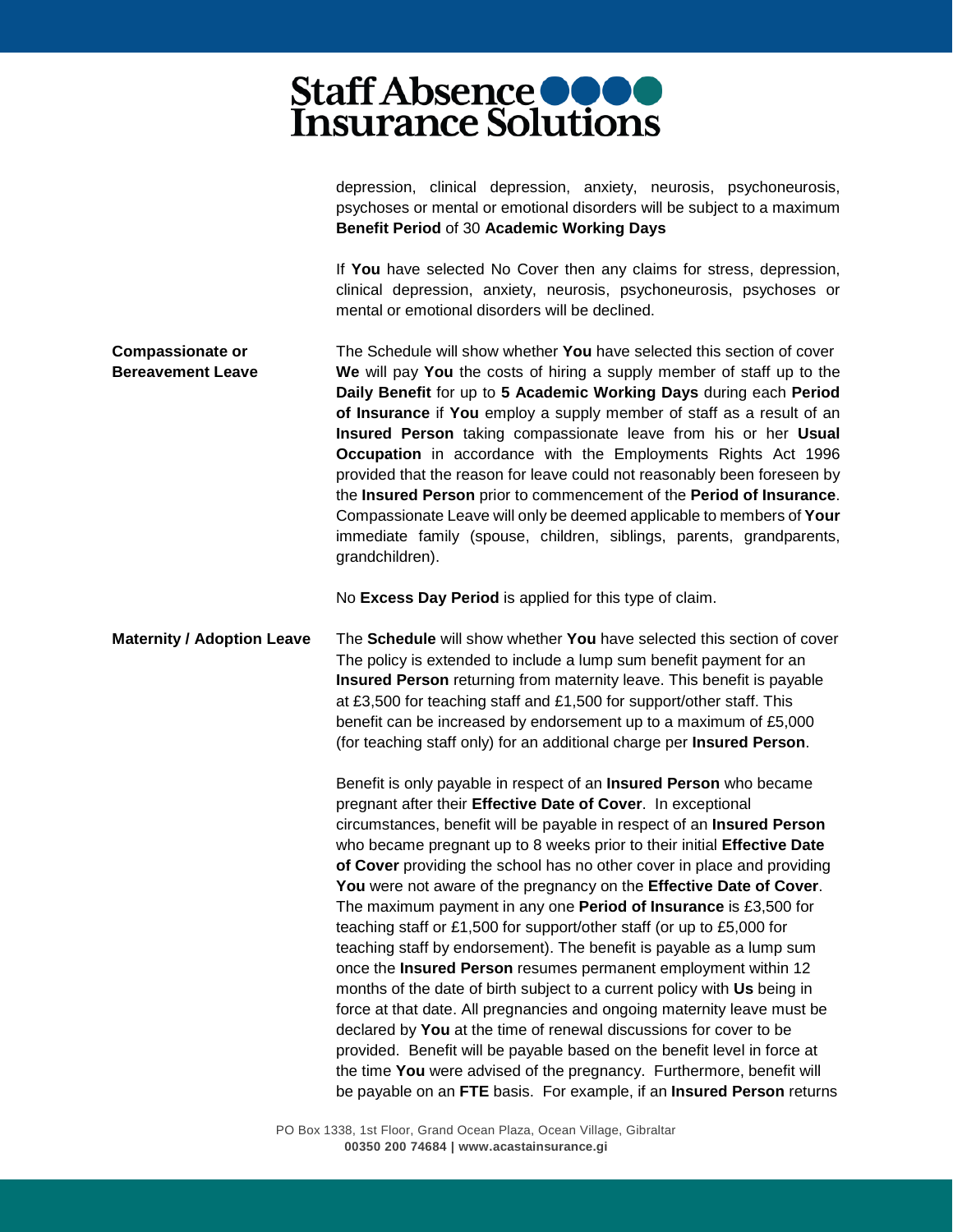|                                   | to work on a 50% basis, then only 50% of the maternity benefit will be<br>payable, regardless of FTE status prior to confinement. In cases of<br>adoption leave the primary carer will be treated as the Insured Person.                                                                                                                                                                                                                                                    |
|-----------------------------------|-----------------------------------------------------------------------------------------------------------------------------------------------------------------------------------------------------------------------------------------------------------------------------------------------------------------------------------------------------------------------------------------------------------------------------------------------------------------------------|
| <b>Paternity / Adoption Leave</b> | The <b>Schedule</b> will show whether <b>You</b> have selected this section of cover                                                                                                                                                                                                                                                                                                                                                                                        |
|                                   | We will pay You the costs of hiring a supply member of staff up to the<br>Daily Benefit for up to up to 3 Academic Working Days if an Insured<br><b>Person's</b> partner/spouse gives birth to or adopts a child, resulting in the<br>Insured Person being Absent. Daily Benefit is only payable in respect<br>of an <b>Insured Person</b> whose partner/spouse becomes pregnant (or is<br>granted an adoption) after the <b>Insured Person's Effective Date of Cover</b> . |
|                                   | No Excess Day Period is applied for this type of claim.                                                                                                                                                                                                                                                                                                                                                                                                                     |
| <b>Jury Service</b>               | The Schedule will show whether <b>You</b> have selected this section of cover<br>We will pay You the costs of hiring a supply member of staff up to the<br>Daily Benefit for up to 10 Academic Working Days for which an Insured<br><b>Person</b> attends jury service provided that the <b>Insured Person</b> received a<br>summons from the court service after their Effective Date of Cover.                                                                            |

No **Excess Day Period** is applied for this type of claim.

#### **POLICY EXCLUSIONS**

- 1. **We** will not pay any claim arising directly or indirectly or contributed to by:
	- a. the radioactive toxic explosive or other dangerous properties of any nuclear assembly or any part of it, ionising radiation or contamination by radio-activity from any nuclear waste or from the combustion of nuclear fuel.
	- b. the **Insured Person** committing or attempting to commit suicide or intentional self-inflicted injury.
	- c. the **Insured Person's** active service in the Armed Forces of any nation other than the **United Kingdom's** officially recognised Volunteer Reserves.
	- d. the **Insured Person** flying, except as a passenger in an aircraft operating under its own power.
	- e. war, invasion, acts of foreign enemies, hostilities or war like operations (whether war be declared or not), civil war, rebellion**, Terrorism**, revolution, insurrection, riot, strike, labour disturbance, protest, dispute, civil commotion assuming the proportions of or amounting to an uprising, military or usurped power but this exclusion shall not apply to losses arising from **Terrorism,** unless such losses are caused by nuclear, chemical or biological attack.
	- f. the **Insured Person's** own alcoholism or drug addiction / abuse.
	- g. any physical defect, infirmity, medical or mental condition for which medical advice or treatment has been received in the twelve month period prior to the **Insured Person's Effective Date of Cover** and which has led to an **Absence** of **5 or more consecutive Academic Working Days** within the twelve month period prior to the **Insured Person's Effective Date of Cover**. This exclusion will only apply in the first twelve months from the **Insured Person's Effective Date of**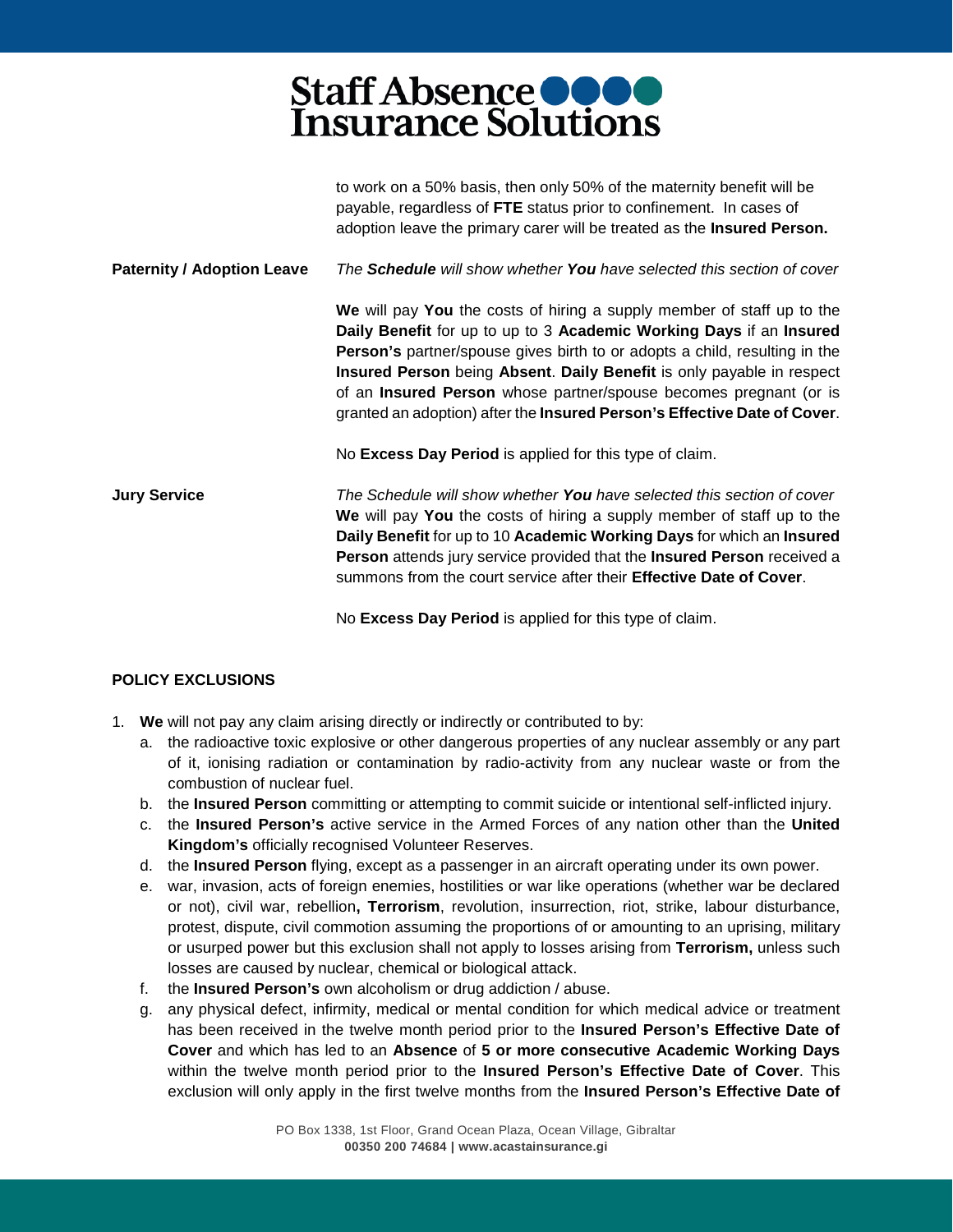#### **Cover**.

- h. sexually transmissible disease.
- i. treatment or surgery which is not medically necessary to sustain or maintain the **Insured Person's**  quality of life and which is undertaken solely at the **Insured Person's** request.
- j. any period of **Absence** consequent upon surgery which has been planned or for which an **Insured Person** has consulted a **Medical Practitioner** prior to their **Effective Date of Cover**. This exclusion will only apply in the first twelve months from the **Insured Person's Effective Date of Cover**.
- k. stress, depression, clinical depression, neurosis, psychoneurosis, psychoses or mental or emotional disorders of any kind for which medical advice or treatment has been received in the twelve month period prior to the **Insured Person's Effective Date of Cover** and which has led to an **Absence** of **5 or more consecutive Academic Working Days** within the twelve month period prior to the **Insured Person's Effective Date of Cover.** This exclusion will only apply in the first twelve months from the **Insured Person's Effective Date of Cover**.
- l. a pandemic as declared by the World Health Organisation and/or any governmental body or national health authority.
- m. Any claim submitted more than 30 **Academic Working Days** after the start date of **Absence**.
- n. pregnancy or any consequence of pregnancy related illness or childbirth during or following the eleventh week before the expected date of birth.
- o. the illegal act of the **Insured Person**.
- p. intentional self injury, alcoholism, eating disorders, substance abuse, suicide or attempted suicide or wilful or deliberate exposure to danger (except in an attempt to save human life).
- 2. **We** will not provide cover or pay a **Daily Benefit** after the expiry of the **Period of Insurance** during which the **Insured Person** reaches the age of 70 years.
- 3. **We** will not pay a **Daily Benefit** in respect of any inset days, special leave days, strike days, non pupil days, polling days, suspension of staff or holiday periods (including statutory bank holidays).
- 4. **We** will not pay a **Daily Benefit** for **Absence** caused solely by investigative treatment.

#### **GENERAL CONDITIONS**

#### **Governing Law**

This policy is governed by English law.

#### **Fraudulent Claims or Statements**

If **You**, or anyone acting on **Your** behalf, making a claim knowing it to be false or fraudulent in amount or in any other respect, this insurance may become invalid. This means **We** may have the right to refuse any claim, or any subsequent claim, on this policy or void the policy in its entirety.

#### **Cancelling this insurance**

You can cancel this insurance at any time by writing to Alternative Insurance Propositions Ltd, Anglia House, Carrs Road, Cheadle, Cheshire, SK8 2LA.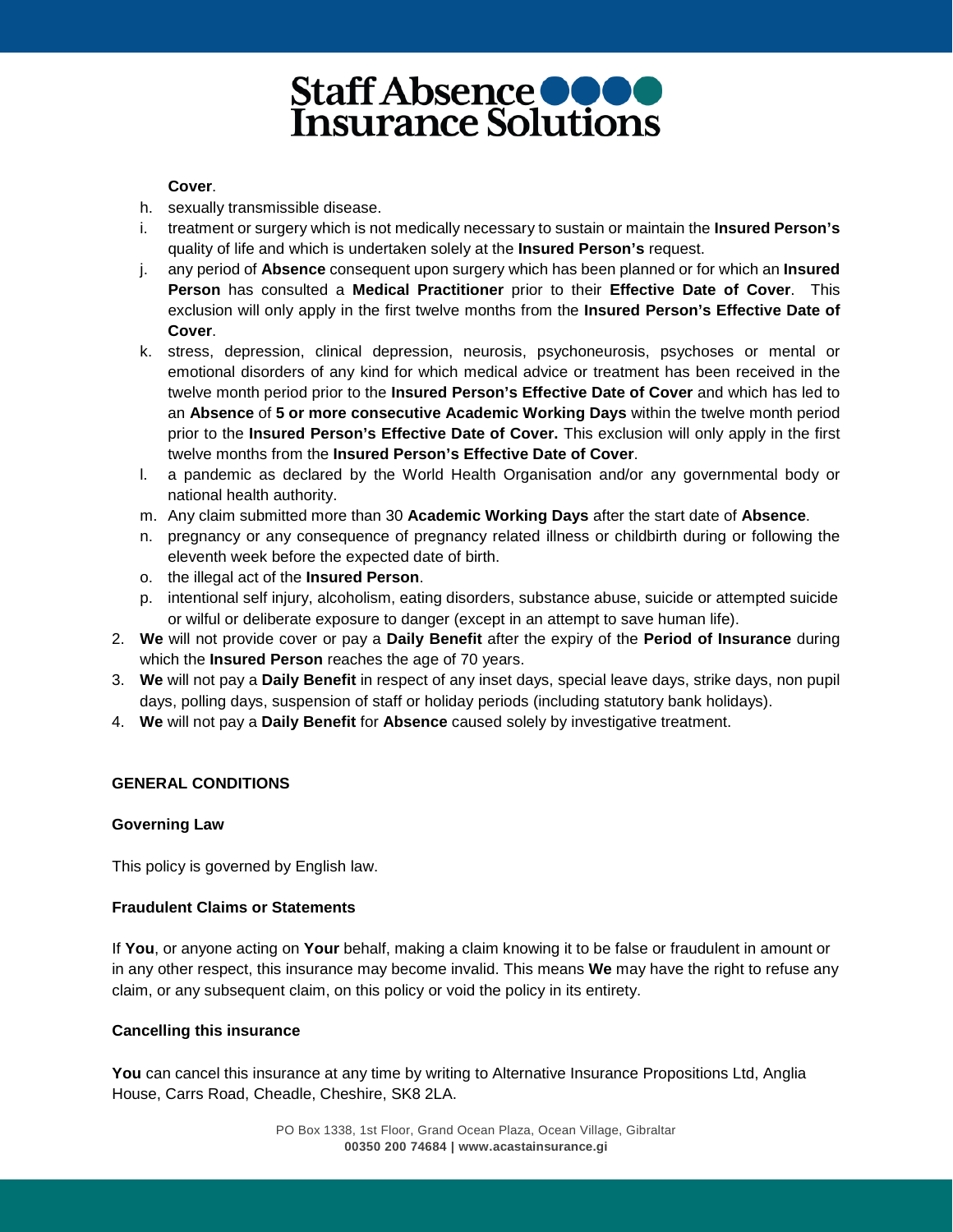**We** can cancel this insurance by giving **You** thirty (30) days' notice in writing. **We** will only do this for a valid reason (examples of valid reasons are as follows):

- non-payment of premium;
- a change in risk occurring which means that **We** can no longer provide **You** with insurance cover;
- non-cooperation or failure to supply any information or documentation **We** request; or
- threatening or abusive behaviour or the use of threatening or abusive language.

#### **Refund of Premium**

This insurance has a cooling off period of fourteen (14) days from either:

- the date **You** receive this insurance documentation; or
- the start of the **Period of Insurance**;

whichever is the later.

If this insurance is cancelled then, provided **You** have not made a claim, **You** will be entitled to a refund of any premium paid, subject to a deduction for any time for which **You** have been covered. This will be calculated on a proportional basis. For example, if **You** have been covered for six (6) months, the deduction for the time **You** have been covered will be half the annual premium.

If **You** cancel this insurance outside the cooling off period, there will be an additional charge, as stated in the **Schedule**, to cover the administrative cost of providing the insurance.

If **We** pay any claim, in whole or in part, then no refund of premium will be allowed.

#### **Premium Adjustment**

If the premium for this policy is based on estimates **You** must keep an accurate record containing all relevant information. **You** must at all times allow **Us** to inspect these records and must supply all information that **We** may require within 30 days of the expiry of the **Period of Insurance** and **We** will adjust the premium (subject to a minimum premium charge).

#### **Change of Circumstances**

**You** must immediately inform **Us** in writing of any change which could affect the risks insured under this policy, for example changes to staffing numbers. If **You** are not sure whether or not an alteration is relevant please contact **Us** anyway. **You** must advise **Us** of any changes or amendments to the **Staff List** provided within seven days of the alteration occurring or as soon as is reasonably practicable.

#### **Interest**

**We** shall not be liable to pay interest on any benefit payable under this policy.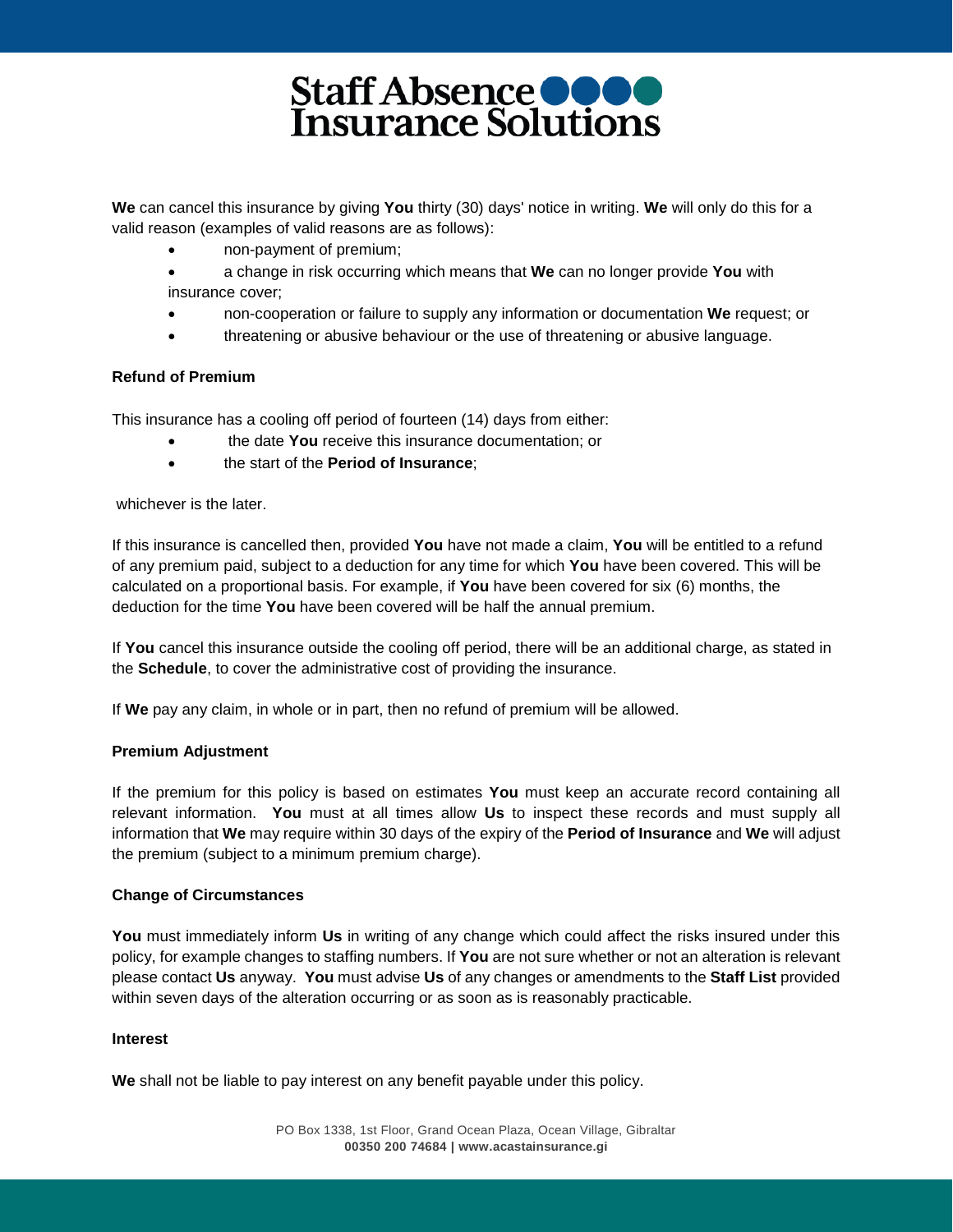#### **Waiver**

If the **Insurer** or any **Insured Person** fails to exercise or enforce any rights conferred on them by this policy, the failure to do so will not be deemed to be a waiver of such right, nor will it bar the exercise of enforcement of such rights at any subsequent time.

#### **Assignment**

This policy is not transferable to any other person. Payment of any benefit will be made only to **You** in full and final settlement of **Your** claim.

#### **Duty of Care**

**You** and the **Insured Person** shall take all reasonable steps to prevent **Bodily Injury** or sickness.

#### **Third party rights**

Unless expressly stated in this policy, nothing in this policy will create any rights in favour of any person pursuant to the Contracts (Rights of Third Parties) Act 1999. This Condition does not affect any right or remedy, of any person, which exists or is available otherwise than pursuant to that Act.

#### **Data Protection**

Any personal information provided by **You** may be held by the **Insurer** in relation to **Your** insurance cover. It may be used by **Our** relevant staff in making a decision concerning **Your** insurance and for the purpose of servicing **Your** cover and administering claims. Information may be passed to loss adjusters, solicitors, reinsurers or other service providers for these purposes. **We** may obtain information about **You**  from credit reference agencies, fraud prevention agencies and others to check **Your** credit status and identity. The agencies will record **Our** enquiries, which may be seen by other companies who make their own credit enquiries. **We** will check **Your** details with fraud prevention agencies. If **You** provide false or inaccurate information and **We** suspect fraud, **We** will record this.

**We** and other organisations may use these records to:

- a. Help make decisions on insurance proposals and insurance claims, for **You** and members of **Your** household
- b Trace debtors, recover debt, prevent fraud, and manage **Your** insurance policies
- c. Check **Your** identity to prevent money laundering, unless **You** furnish **Us** with satisfactory proof of identity.

This may involve the transfer of **Your** information to countries which do not have Data Protection laws.

Under Data Protection legislation, **You** can ask **Us** in writing for a copy of certain personal records held about **You**. A charge will be made for this service.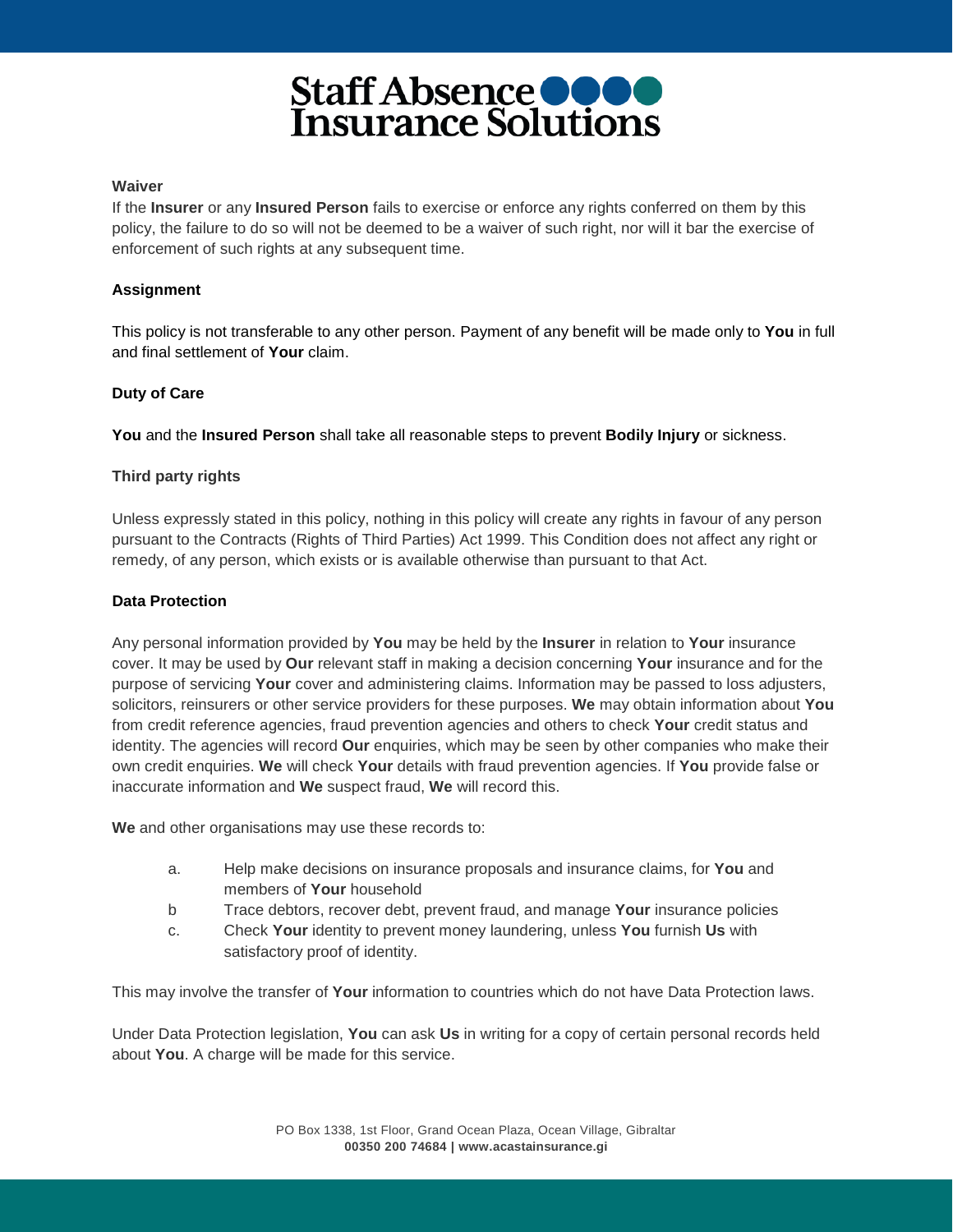#### **Recoveries**

**We** acquire the right by way of subrogation to seek recovery in **Your** name in respect of any amounts paid to **You** under this policy. If **You** recover any amount repayable to **Us** under this policy this must be repaid to **Us** immediately upon request. **You** must not prejudice **Our** right with any third party preventing recovery of any payments made under this policy to **You**.

#### **Financial Services Compensation Scheme**

The **Insurer** is covered by the Financial Services Compensation Scheme, established under the Financial Services and Markets Act 2000 (the "Compensation Scheme"). If the **Insurer** is unable to meet their obligations under this policy **You** may be entitle to compensation from the Compensation Scheme.

#### **SPECIFIC CONDITIONS**

These are the conditions of the insurance that **You** need to meet as **Your** part of this contract. If **You** do not meet these conditions, **We** may need to reject a claim payment or a claim payment could be reduced. In some circumstances **Your** policy may not be valid.

#### **HOW TO MAKE A CLAIM**

If **You** wish to make a claim under this policy contact the **Claim Administrators**:

Reactive Claims Attwood House, Mansfield Business Park, Four Marks, Hampshire, GU34 5PZ **Tel – 01420 383 066**

**We** may request an **Insured Person** to have an independent medical examination, or be visited by a rehabilitation specialist. Any costs will be paid by **Us**. If the **Insured Person** does not have the examination or is unable to accommodate a visit, without a good reason, then **We** will not pay the claim.

#### **Things You must do**

**You** must comply with the following conditions. If **You** fail to do so, **We** may not pay **Your** claim or any payment may be reduced: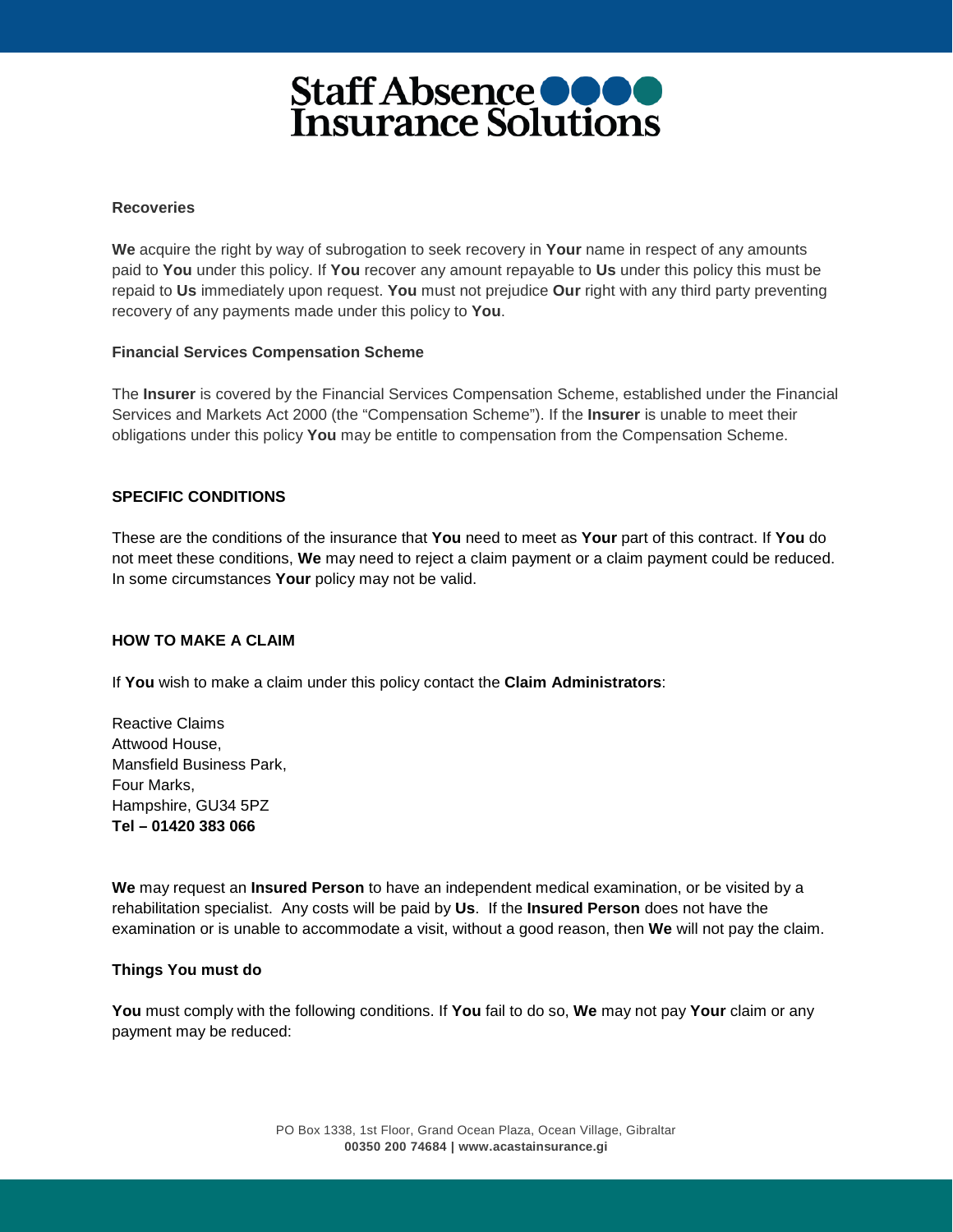- 1. **You** must notify Reactive Claims in writing of any claim (or circumstances likely to give rise to a claim) as soon as practicable and, in any event, no later than 30 **Academic Working Days** after the date of the first day of **Absence**.
- 2. **You** and the **Insured Person** must provide **Us** with all medical certificates supporting the claim

For claims arising from **Bodily Injury** or sickness **You** will need to provide the following information:

- Medical certificate
- **Staff List**
- Holiday List

In certain cases **You** may also be required to provide:

- History Medical Declaration form and Medical access declaration
- Occupational Health report

For claims arising from Compassionate Leave **You** will need to provide the following information:

- Evidence of additional costs.
- **Staff List**
- Holiday List

For claims arising from Maternity/Adoption Leave **You** will need to provide the following information:

- **Staff List**
- Evidence to show the date adoption was granted
- MATB1 form
- Holiday list

For claims arising from Paternity/Adoption Leave **You** will need to provide the following information:

- Evidence of additional costs.
- **Staff List**
- Evidence to show the date adoption was granted
- Holiday list

For claims arising from Jury Service **You** will need to provide the following information:

- Evidence of additional costs.
- Court summons
- **Staff List**
- Jury Attendance form
- Holiday list